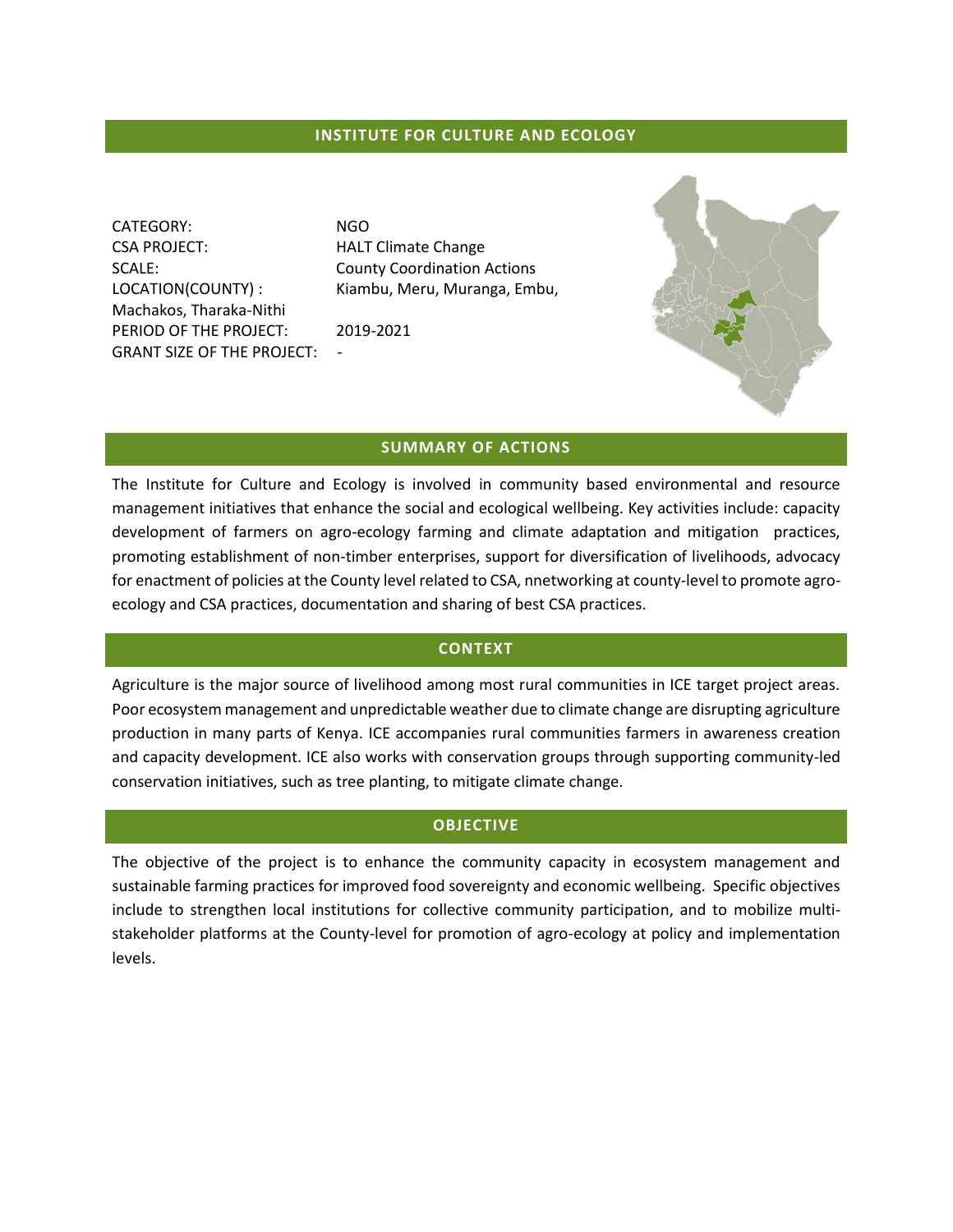# **KEY INTERVENTIONS**

| <b>FARM LEVEL</b>                  | <b>TARGET(NO OF</b><br><b>FARMERS)</b> | <b>INDICATORS MONITORED</b>                                          |
|------------------------------------|----------------------------------------|----------------------------------------------------------------------|
| Soil                               | 5000                                   | Number and type of soil conservation<br>$\bullet$                    |
| management                         |                                        | technologies adopted.                                                |
|                                    |                                        | Number of farmers using compost manure<br>$\bullet$                  |
| Agroforestry                       | 1500                                   | Number of farmers trained on agroforestry,<br>$\bullet$              |
|                                    |                                        | % of land with agroforestry trees,<br>$\bullet$                      |
|                                    |                                        | Yields from production of fodder crops,<br>$\bullet$                 |
|                                    |                                        | agroforestry trees, herbs and shrubs,                                |
|                                    |                                        | Number of trees established<br>$\bullet$                             |
| Promotion of                       | 2500                                   | Number and type of drought tolerant crops,<br>$\bullet$              |
| drought                            |                                        | Number of indigenous and traditional seeds<br>$\bullet$              |
| tolerant crops                     |                                        | recuperated.                                                         |
| Livestock feed                     | 1500                                   | Number and type of fodder crops<br>$\bullet$                         |
| management                         |                                        |                                                                      |
| Smart water                        | 3000                                   | Number and type of on-farm water harvesting<br>$\bullet$             |
| management                         |                                        | structures constructed                                               |
| Disease and                        | 1800                                   | Number of farmers using biological pest and<br>$\bullet$             |
| pest                               |                                        | disease management                                                   |
| management<br>Renewable            | 1800                                   |                                                                      |
|                                    |                                        | Number sensitized on renewable energy And<br>$\bullet$               |
| energy                             |                                        | Renewable energy structures installed<br><b>INDICATORS MONITORED</b> |
| <b>BEYOND FARM</b><br><b>LEVEL</b> | <b>TARGET BENEFICIARIES</b>            |                                                                      |
| Gender (Youth                      | 6000                                   | Number by gender and age of direct beneficiaries.<br>$\bullet$       |
| and Women                          |                                        |                                                                      |
| inclusion in                       |                                        |                                                                      |
| CSA)                               |                                        |                                                                      |
| Policy and                         |                                        | Number of CSA policies influenced<br>$\bullet$                       |
| Advocacy                           |                                        |                                                                      |
| CSA based                          | 1500                                   | Number of organized farmer market groups<br>$\bullet$                |
| access to                          |                                        | established and operational                                          |
| markets and                        |                                        | Market linkages established<br>$\bullet$                             |
| value chains                       |                                        |                                                                      |

# **PARTICIPATION IN KEY CLIMATE &AGRICULTURE NETWORKS**

ICE is a member of the following networks: Participatory Ecological and Land Use Management (PELUM) Association of Kenya, Biodiversity & Biosafety Association of Kenya (BIBA), African Biodiversity Network (ABN) and Compass Africa.